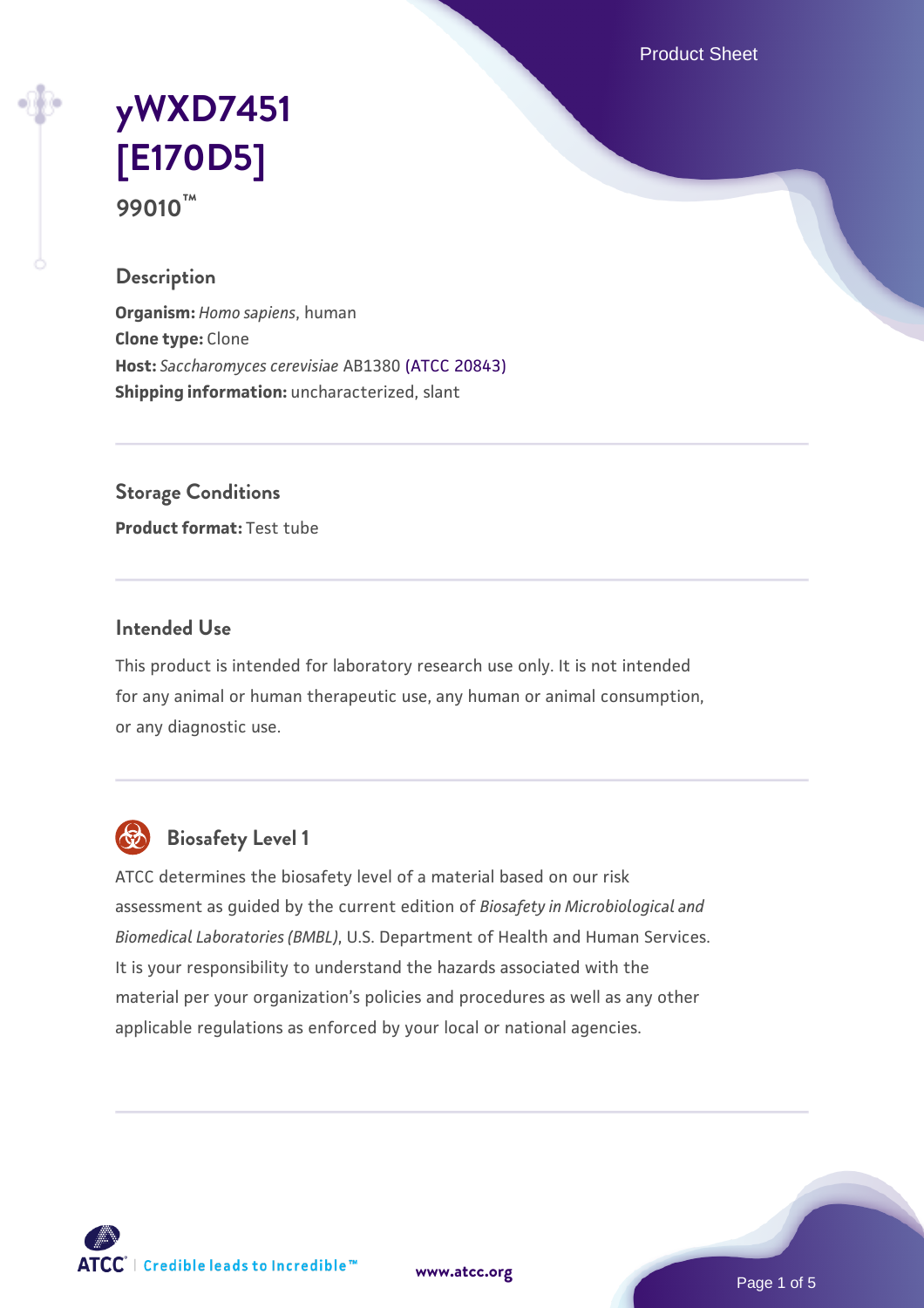## **Certificate of Analysis**

For batch-specific test results, refer to the applicable certificate of analysis that can be found at www.atcc.org.

## **Insert Information**

**Type of DNA:** genomic **Genome:** Homo sapiens **Chromosome:** X **Gene name:** DNA Segment **Gene product:** DNA Segment **Contains complete coding sequence:** Unknown

## **Vector Information**

**Type of vector:** YAC **Markers:** SUP4; URA3; TRP1

## **Growth Conditions**

**Medium:**  [ATCC Medium 1245: YEPD](https://www.atcc.org/-/media/product-assets/documents/microbial-media-formulations/1/2/4/5/atcc-medium-1245.pdf?rev=705ca55d1b6f490a808a965d5c072196) **Temperature:** 30°C

## **Notes**

More information may be available from ATCC (http://www.atcc.org or 703- 365-2620).

## **Material Citation**

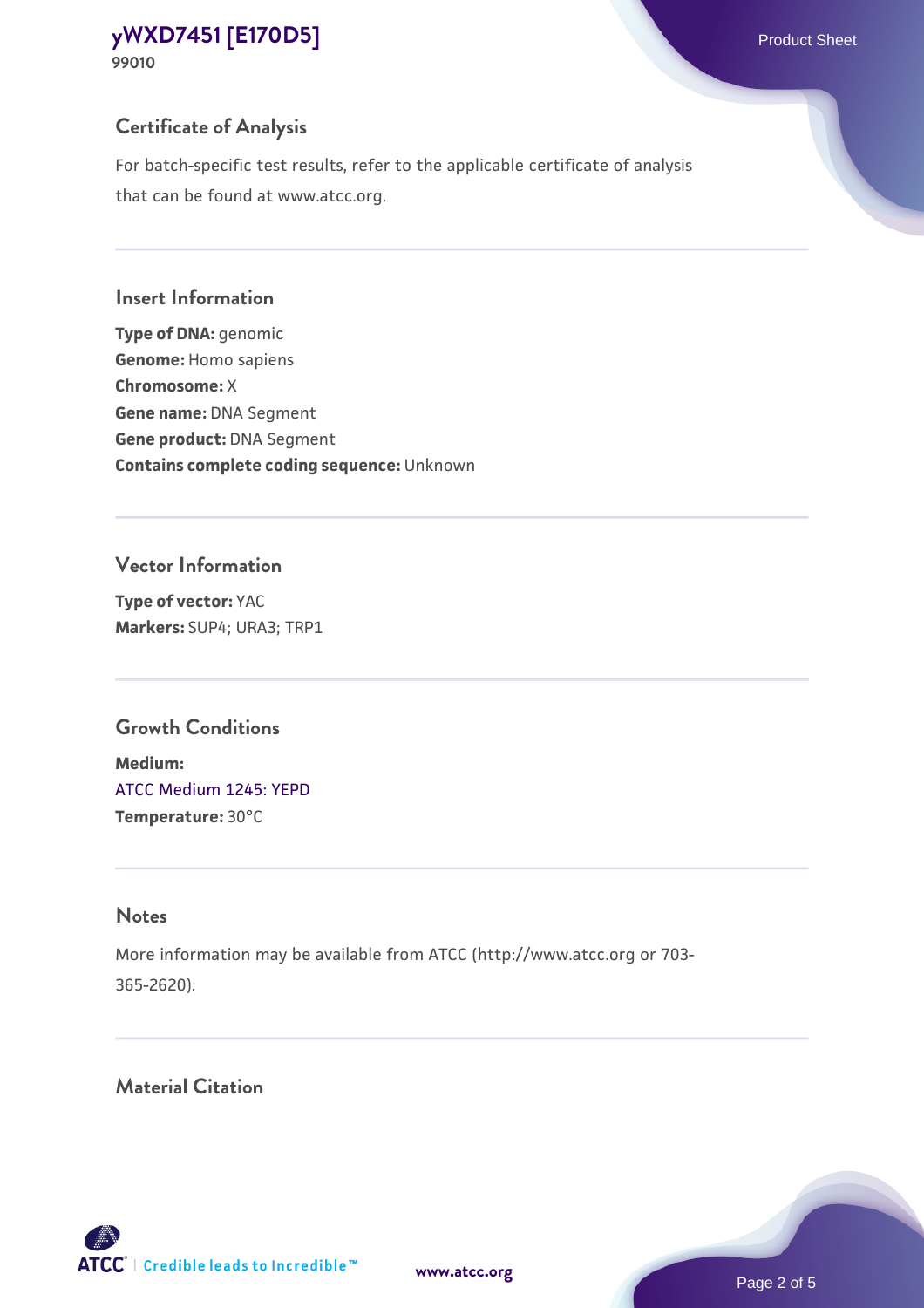If use of this material results in a scientific publication, please cite the material in the following manner: yWXD7451 [E170D5] (ATCC 99010)

#### **References**

References and other information relating to this material are available at www.atcc.org.

### **Warranty**

The product is provided 'AS IS' and the viability of  $ATCC<sup>®</sup>$  products is warranted for 30 days from the date of shipment, provided that the customer has stored and handled the product according to the information included on the product information sheet, website, and Certificate of Analysis. For living cultures, ATCC lists the media formulation and reagents that have been found to be effective for the product. While other unspecified media and reagents may also produce satisfactory results, a change in the ATCC and/or depositor-recommended protocols may affect the recovery, growth, and/or function of the product. If an alternative medium formulation or reagent is used, the ATCC warranty for viability is no longer valid. Except as expressly set forth herein, no other warranties of any kind are provided, express or implied, including, but not limited to, any implied warranties of merchantability, fitness for a particular purpose, manufacture according to cGMP standards, typicality, safety, accuracy, and/or noninfringement.

#### **Disclaimers**

This product is intended for laboratory research use only. It is not intended for any animal or human therapeutic use, any human or animal consumption,



**[www.atcc.org](http://www.atcc.org)**

Page 3 of 5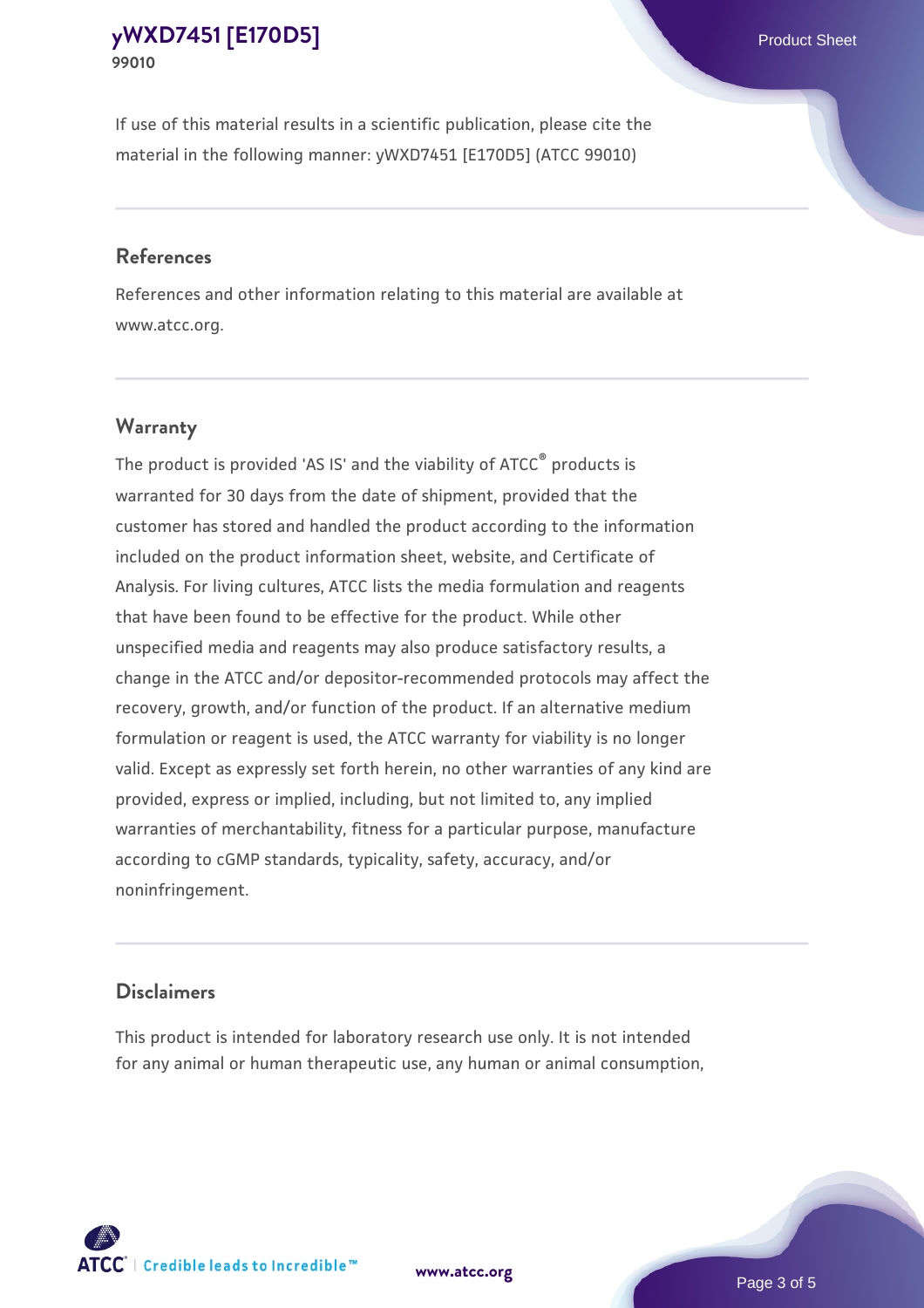or any diagnostic use. Any proposed commercial use is prohibited without a license from ATCC.

While ATCC uses reasonable efforts to include accurate and up-to-date information on this product sheet, ATCC makes no warranties or representations as to its accuracy. Citations from scientific literature and patents are provided for informational purposes only. ATCC does not warrant that such information has been confirmed to be accurate or complete and the customer bears the sole responsibility of confirming the accuracy and completeness of any such information.

This product is sent on the condition that the customer is responsible for and assumes all risk and responsibility in connection with the receipt, handling, storage, disposal, and use of the ATCC product including without limitation taking all appropriate safety and handling precautions to minimize health or environmental risk. As a condition of receiving the material, the customer agrees that any activity undertaken with the ATCC product and any progeny or modifications will be conducted in compliance with all applicable laws, regulations, and guidelines. This product is provided 'AS IS' with no representations or warranties whatsoever except as expressly set forth herein and in no event shall ATCC, its parents, subsidiaries, directors, officers, agents, employees, assigns, successors, and affiliates be liable for indirect, special, incidental, or consequential damages of any kind in connection with or arising out of the customer's use of the product. While reasonable effort is made to ensure authenticity and reliability of materials on deposit, ATCC is not liable for damages arising from the misidentification or misrepresentation of such materials.

Please see the material transfer agreement (MTA) for further details regarding the use of this product. The MTA is available at www.atcc.org.

#### **Copyright and Trademark Information**

© ATCC 2021. All rights reserved.

ATCC is a registered trademark of the American Type Culture Collection.



**[www.atcc.org](http://www.atcc.org)**